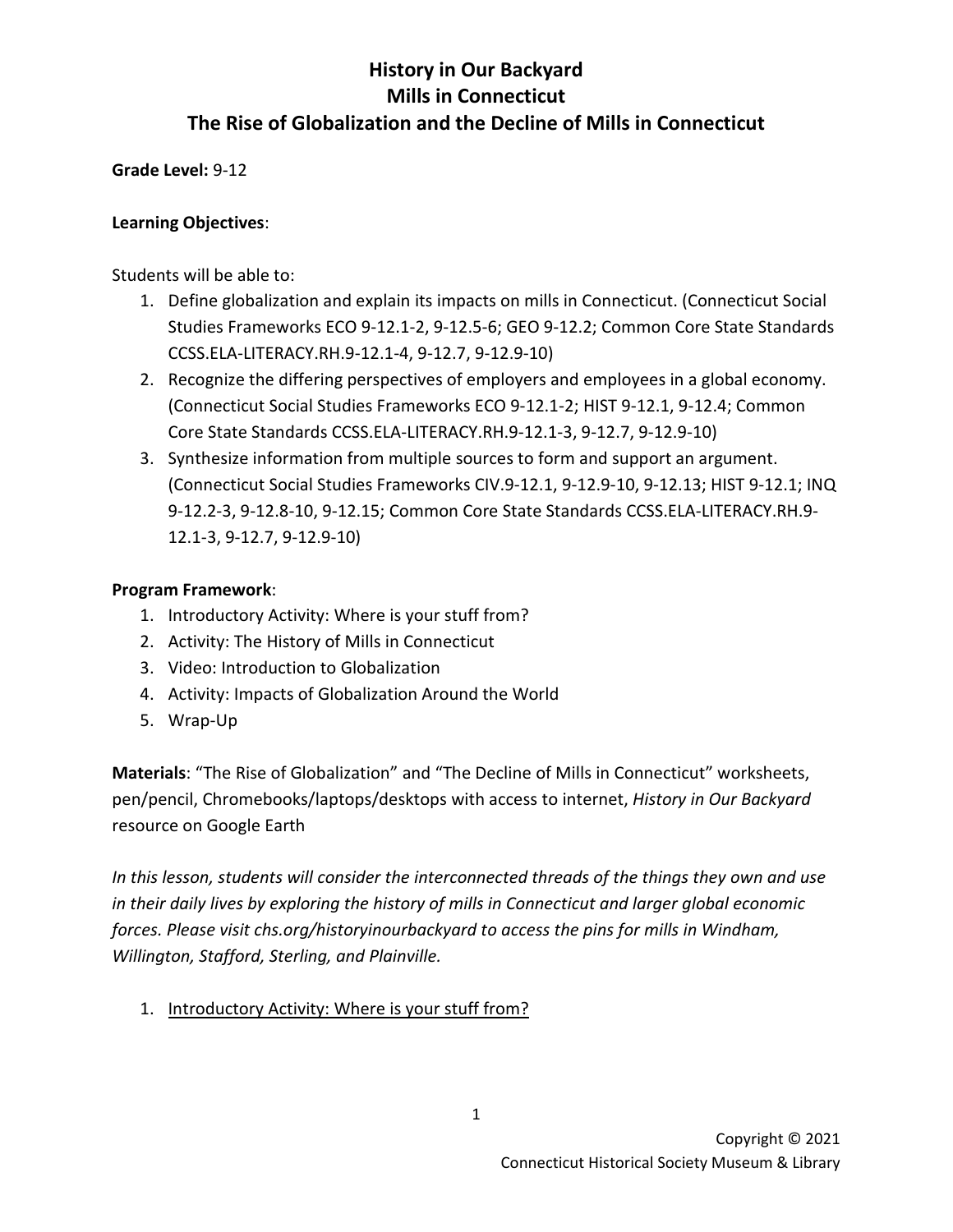# **History in Our Backyard Mills in Connecticut**

## **The Rise of Globalization and the Decline of Mills in Connecticut**

- 1. Find 5 items in your home that have a "Made in" tag or sticker. (Possible items include clothing, shoes, backpack, bowl, plate, electronic devices, etc.)
- 1. Fill out the **Where Is My Stuff From?** chart on the *Rise of Globalization and the Decline of Mills in Connecticut* worksheets.
- 2. Complete the "Thinking and Making Connections" questions on this worksheet.
- 3. Discuss your answers with a friend or family member.

### 2. The History of Mills in Connecticut Activity

- 1. Go to **History of Mills in Connecticut** on *The Rise of Globalization and the Decline of Mills in Connecticut* worksheets.
- 2. Go to *History in Our Backyard* on the CHS website and explore all five pins/locations on mills in Connecticut. Please visit *chs.org/historyinourbackyard* to access the pins for mills in Windham, Willington, Stafford, Sterling, and Plainville.
- 3. Answer the questions on **History of Mills in Connecticut**. Discuss your thoughts with a friend or family member.

## 3. Introduction to Globalization Video

- 1. Go to the section, **Introduction to Globalization** on *The Rise of Globalization and the Decline of Mills in Connecticut* worksheets.
- 2. Explore the concept of globalization. First, read through the questions in the section, **Introduction to Globalization**. Keep these questions in mind while you watch the Crash Course World History video, ["Globalization I -](https://youtu.be/5SnR-e0S6Ic) The Upside" (11:51).
- 3. After finishing the video, answer the questions.
- 4. Watch the second Crash Course video, keeping these same questions in mind as you watch.
- 5. Begin Crash Course World History video, "Globalization II Good or Bad?" (13:55).
- 6. Review your answers. Would you change any of your answers now that you've watched the second video? Add to or revise your answers.
- 7. Discuss your answers with a friend or family member. Update your t-chart with new ideas from your partner(s).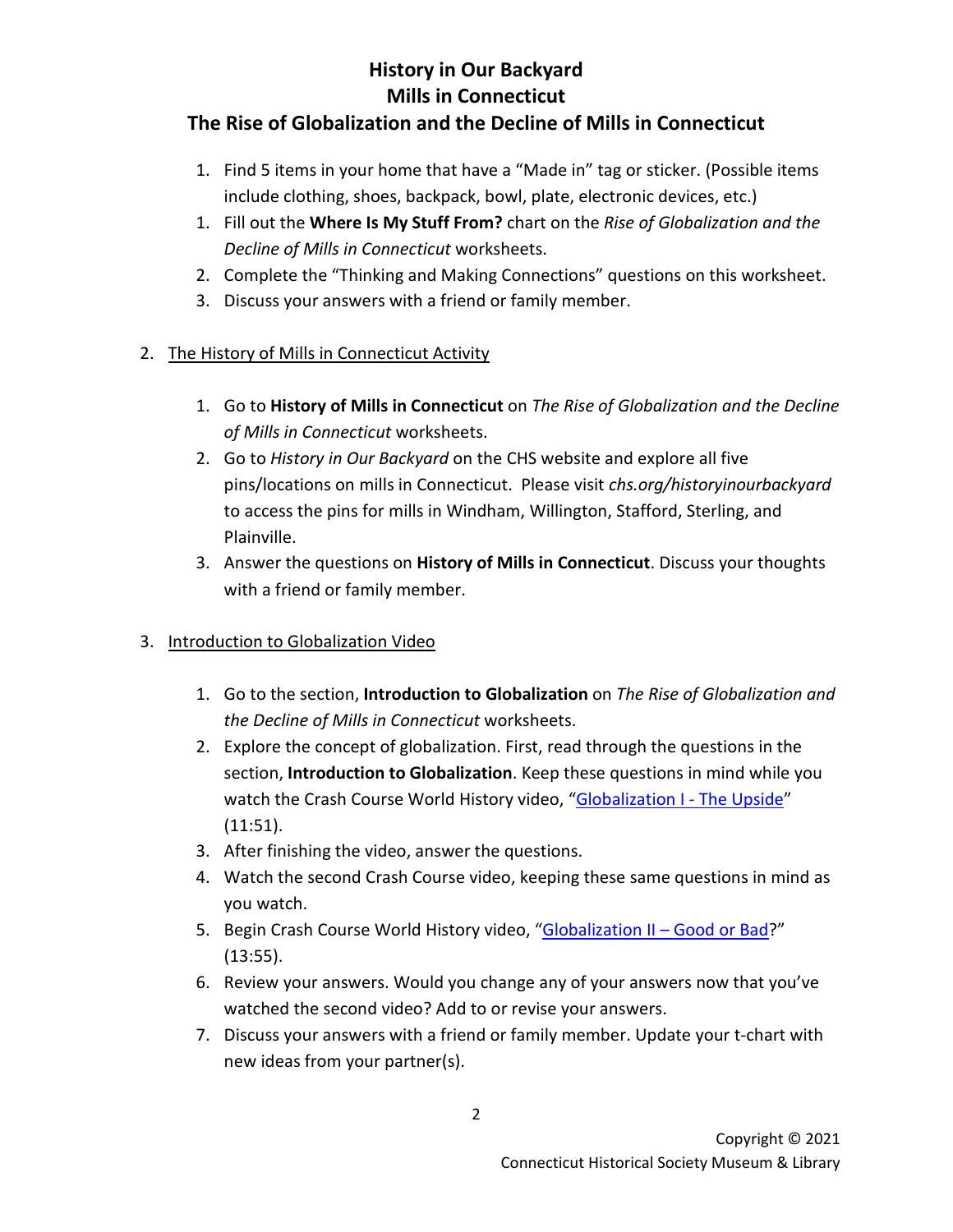### 4. Impacts of Globalization Around the World Activity

- 1. Go to section **Impacts of Globalization Around the World** on the *Rise of Globalization and the Decline of Mills in Connecticut* worksheets.
- 2. Explore the impact of globalization on factory workers by looking at working conditions in Bangladesh. Look at a map and find Bangladesh. (Hint: it's to the east of India.) Were any of the 5 items in your home made in Bangladesh?
- 3. Read the questions on the worksheet before watching the CBS News video, ["Undercover in a Bangladesh Clothing Factory"](https://youtu.be/W1mvcFuiTts) (4:39).
- 4. After completing the questions, discuss your responses with a friend or family member. As you discuss, add to your t-chart any new ideas from your partner(s) on the positives and negative impacts of globalization on factory workers.

### 5. Final Assessment

- 1. Go to section **Writing to Your US Senator**.
- 2. Read through the writing prompt and review template.
- 3. Write your letter.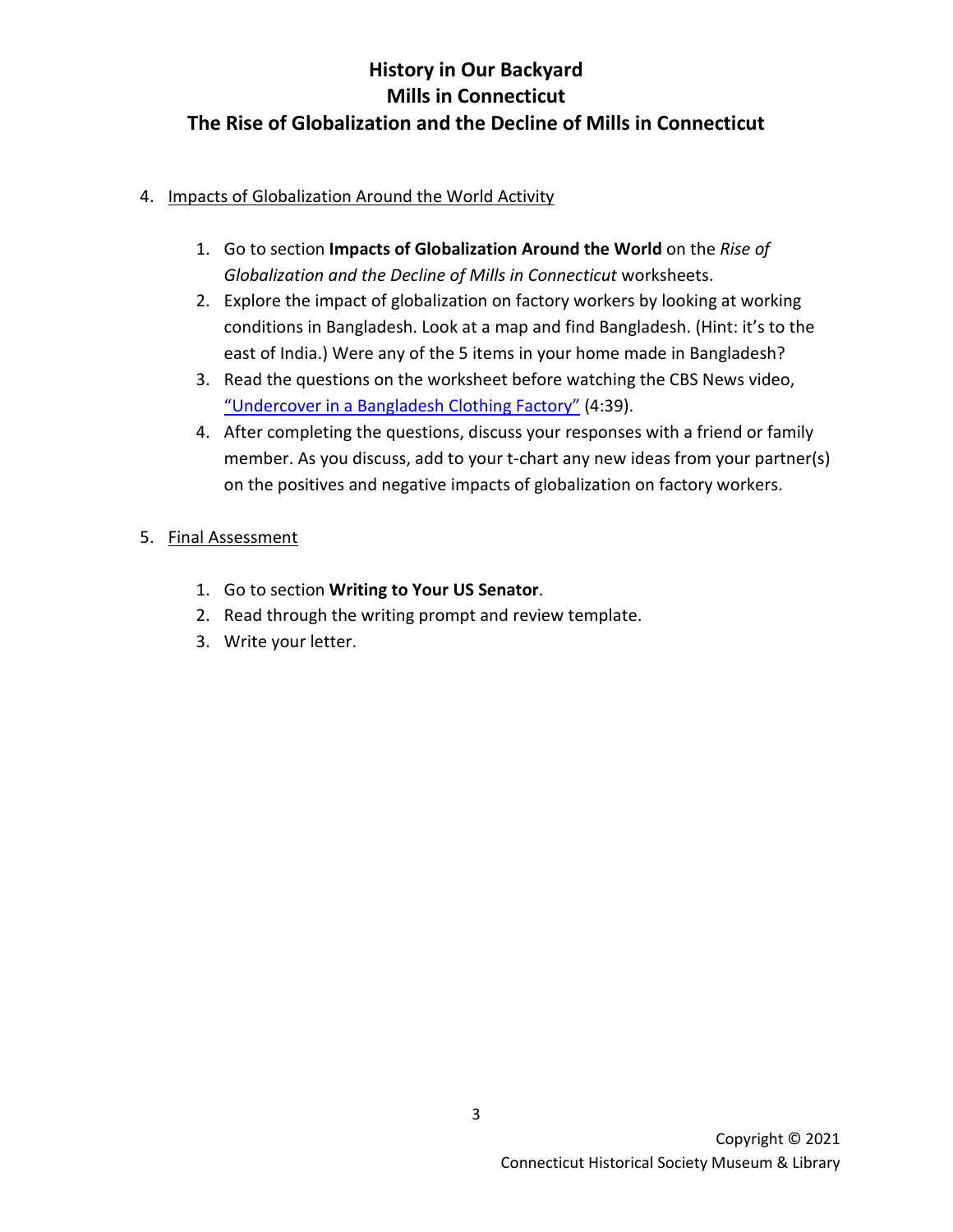### **Where is your stuff from?**

Instructions: Walk around your home and find 5 items that have a tag or sticker that says where the item was made. (It usually says "Made in  $\ldots$ ") In the table below, write down what the item is and what country it was made in.

| $\pmb{\sharp}$ | Name of item: | Country where item was made: |
|----------------|---------------|------------------------------|
| Example        | T-shirt       | India                        |
| 1              |               |                              |
| $\overline{2}$ |               |                              |
| 3              |               |                              |
| 4              |               |                              |
| 5              |               |                              |

Thinking and Making Connections:

- 1. How many of your items were made in the United States?
- 2. Did any of the countries your items were made in surprise you? If so, which ones? Why did it surprise you?
- 3. Why do you think items that you can buy in the United States are made in other countries and not made in the U.S.?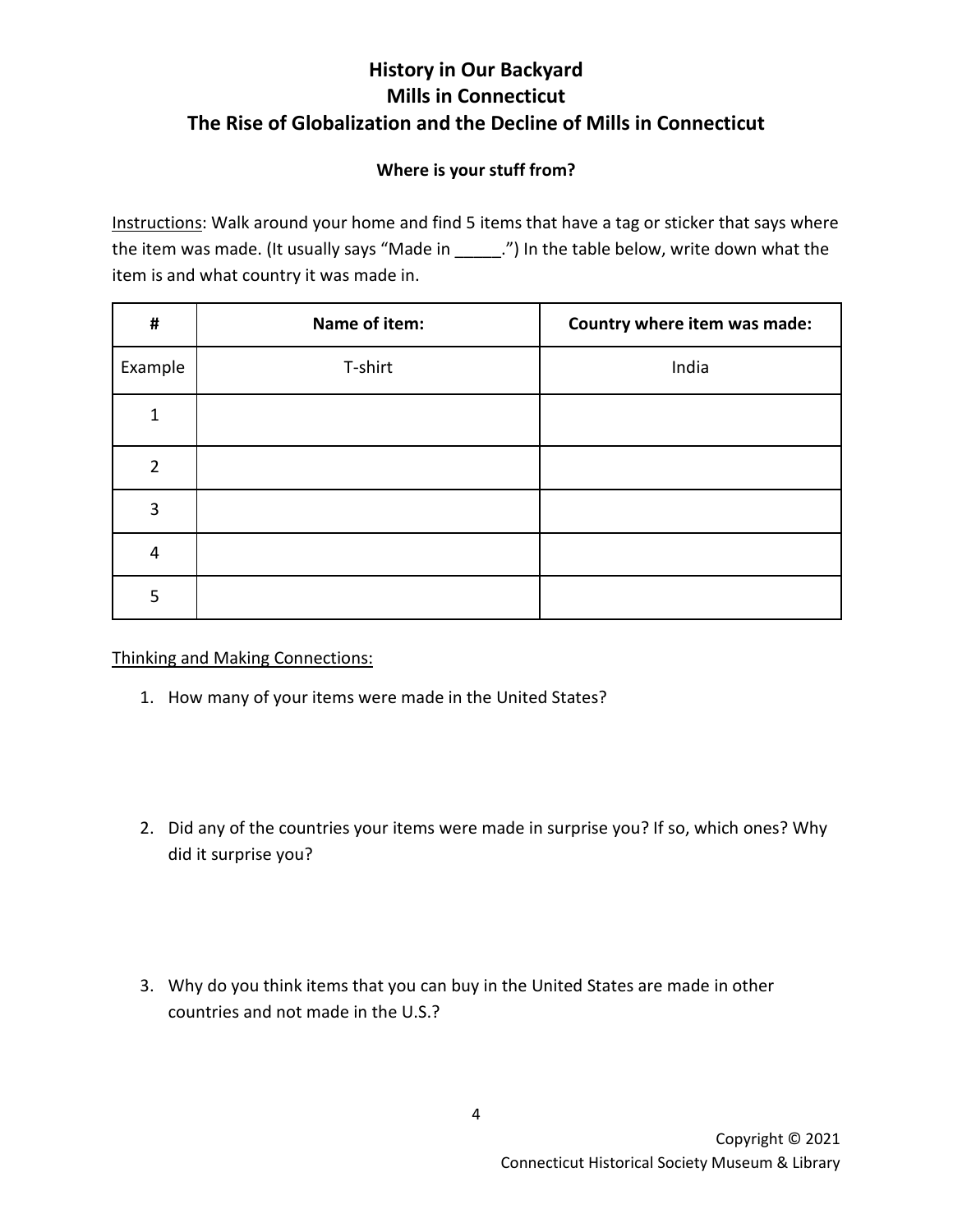### **The History of Mills in Connecticut**

Instructions: Visit *History in Our Backyard* at *chs.org/historyinourbackyard* and find the pins/locations listed below. Explore all five pins/locations. Read about the mills at those locations, look at the images, and read the *Curious Questions & Connections*. Then answer the questions below.

Tolland County:

- Stafford Warren Woolen Mills
- Willington Gardiner Hall Jr. Company

Windham County:

- Plainfield Wauregan Mills
- Sterling Various mills
- Windham Willimantic Linen Company/American Thread Company

Instructions: After reading these five stories, answer the questions below.

1. What did these mills create?

2. How many mills in these stories are still operating, or making items, today?

3. Why do you think the mills in Connecticut stopped making so much money and had to shut down?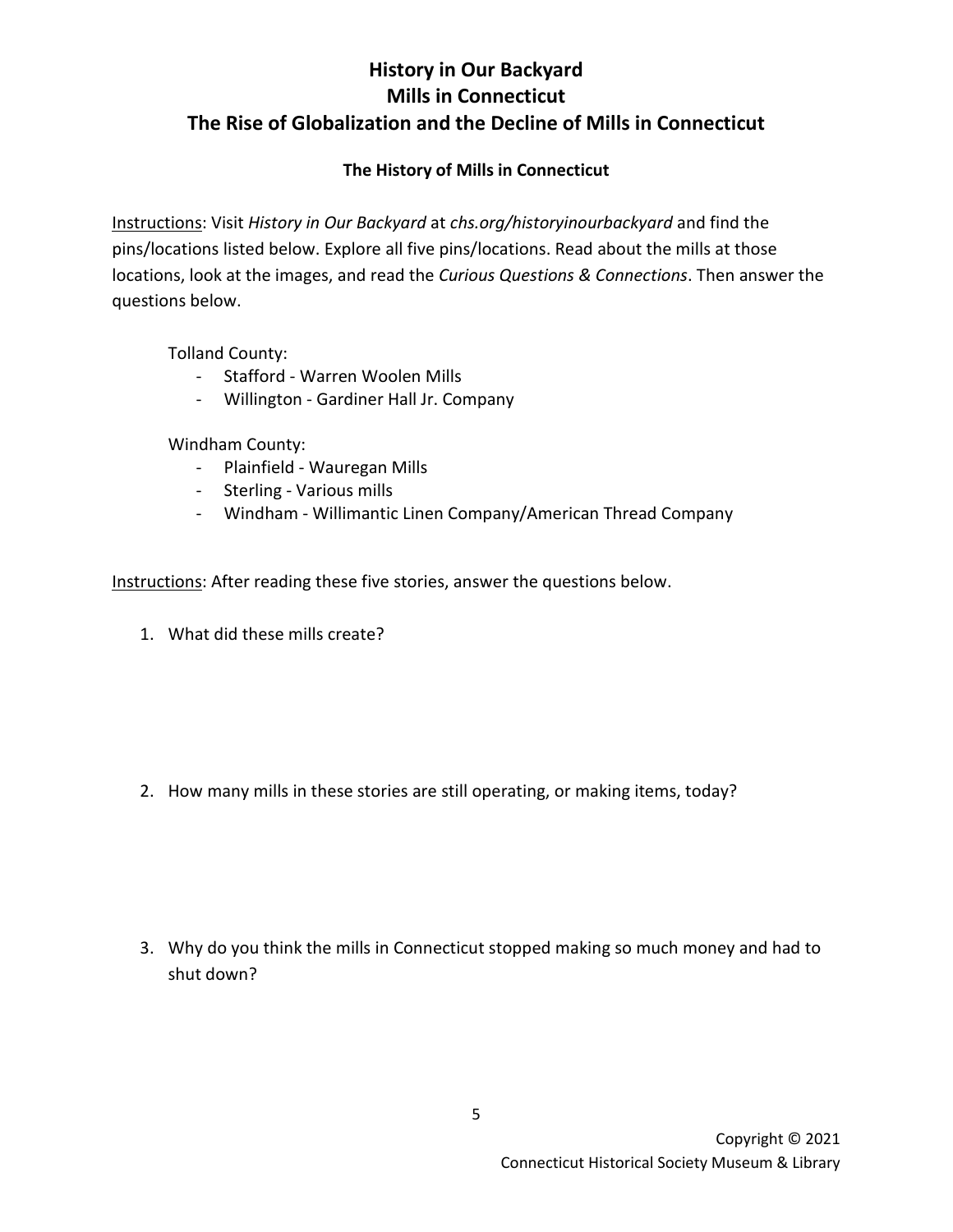### **Introduction to Globalization**

Instructions: Watch [Crash Course](https://youtu.be/5SnR-e0S6Ic) *[World History: Globalization I](https://youtu.be/5SnR-e0S6Ic)*. Then answer the questions below. Next, watch *[Crash Course](https://youtu.be/s_iwrt7D5OA) [World History: Globalization II](https://youtu.be/s_iwrt7D5OA)* and add to and/or revise your answers.

- 1. How would you define or explain what globalization is?
- 2. Using the information from the videos and the stories of mills in Connecticut from *History in Our Backyard*, fill in the chart with examples of the positive and negative impacts that globalization has had on Connecticut and Connecticut mills.

| Positive impacts of globalization<br>on CT/CT mills | <b>Negative impacts of globalization</b><br>on CT/CT mills |
|-----------------------------------------------------|------------------------------------------------------------|
|                                                     |                                                            |
|                                                     |                                                            |
|                                                     |                                                            |
|                                                     |                                                            |
|                                                     |                                                            |

- 3. How does globalization connect to the reason Connecticut mills shut down?
- 4. Overall, was globalization good or bad for Connecticut and its mills? Why?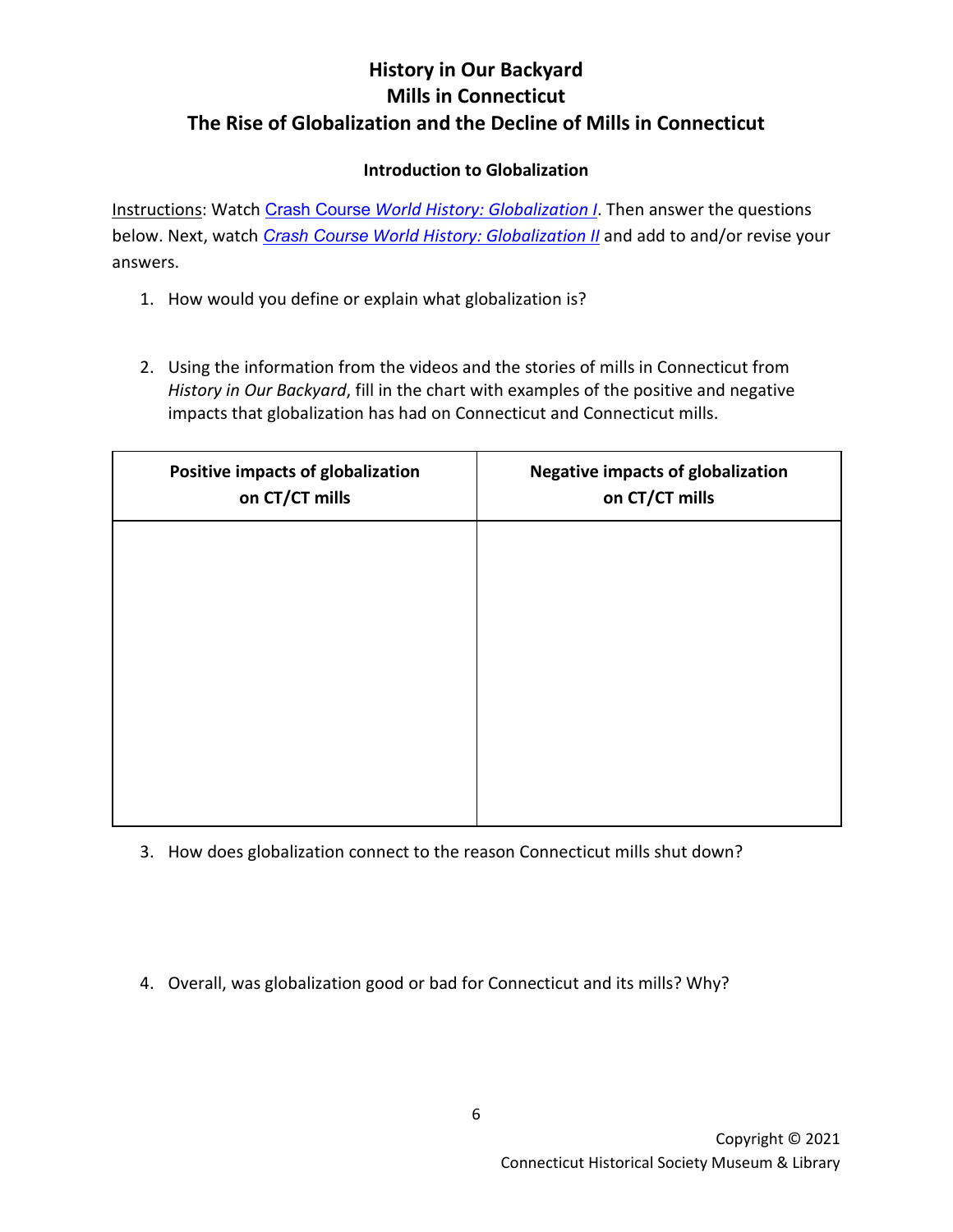### **Impacts of Globalization Around the World**

Instructions: Watch the CBS news [video on working conditions of factory workers in](https://youtu.be/W1mvcFuiTts)  [Bangladesh.](https://youtu.be/W1mvcFuiTts) Then answer the questions below.

1. What did you notice about the working conditions in the Bangladesh factory?

2. Using information from the video, fill in the chart with examples of the positive and negative impacts that globalization had on factory workers around the world.

| Positive impacts of globalization<br>on factory workers | <b>Negative impacts of globalization</b><br>on factory workers |
|---------------------------------------------------------|----------------------------------------------------------------|
|                                                         |                                                                |
|                                                         |                                                                |
|                                                         |                                                                |
|                                                         |                                                                |

3. Why would companies in countries like the United States use factories like this one in Bangladesh to make items?

4. Is globalization good or bad for factory workers? Why?